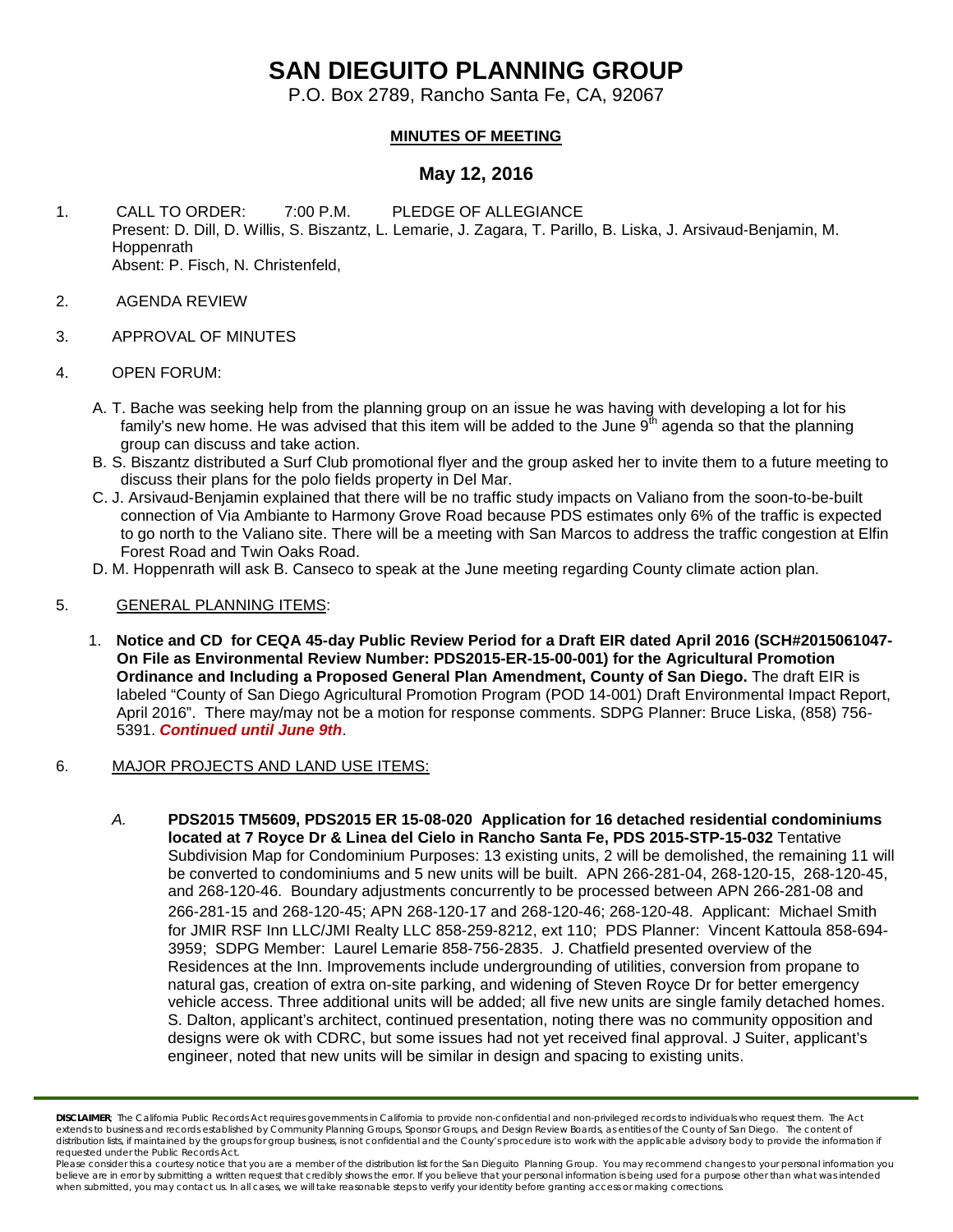|  |                         |           | Motion: By L. Lemarie, second by T. Parillo, to approve project as presented. |                     |
|--|-------------------------|-----------|-------------------------------------------------------------------------------|---------------------|
|  | <b>Vote:</b> $aves = 9$ | $nos = 0$ | abstain $= 0$                                                                 | absent/vacant = $6$ |

- B. **PDS2015 HLP 15-002; ER 15-08-003 Application for Habitat Loss Permit to address the impact of 20.1 acres of coastal sage scrub occupied by the California gnatcatcher.** The project (PDS2013- LDGRMJ-00015) consists of a major grading permit for a private horsekeeping facility and grape planting project. A previous HLP application expired in 2008. APN 228-400-15, 16, 22 Applicant: Hedy Levine representing Brendan Thiessen/Harmony Grove Partners LP 619-232-9200x125; PDS Planner: Ashley Gungle 858-495-5375; SDPG Member: Shannon Biszantz 619-417-4655. Hedy Levine, Director of Environmental Division, R.E.C. Consultants, Inc, presented details of the project. Briefly, the 43 acre property that adjoins the Escondido Research and Technology Center and the rural community of Eden Valley is requesting a habitat loss permit (HLP) to allow noncommercial equestrian/agricultural activities. The owner is seeking mitigation for 20.1 acres of coastal sage scrub and 14.6 acres of non-native grassland on property located approximately 5 miles away as there was no suitable property nearby. G. Hamann, the owner, was available for answering questions. M. Hoppenrath asked for more support for owner's claim that they could not create suitable private equestrian/agricultural activities without an HLP by using the remaining ~8 acres and suggested they submit an alternative plan showing how much of the property site could be presently utilized. Remarks from concerned neighbors included those from B. Osborn, who stressed that habitat was an important resource for the surrounding rural community and its loss would be a major negative impact; A. Hartman, a biologist, who was concerned that the fragmented, distant mitigation lands proposed would not be much better than the on-site mitigation and suggested that if the existing native 20 acres of gnatcatcher habitat would be left undisturbed it could serve as a mitigation bank in the future; J. Huston, who asked that a time restraint be imposed for creating the facilities and that a "stay" be established that would require use of the property as intended as a private equestrian/agricultural activities for a specified number of years to reassure neighbors that this was not just a guise to allow subsequent development for industrial uses. She supported A. Hartman's notion that on-site mitigation might be superior, noting that this property was surrounded by large lot ranches whereas the proposed mitigation land was surrounded by urban homes, and she supported M. Hoppenrath's request for an alternative plan not requiring an HLP. B. Thiessen of El Cajon commented that they had worked on the property issues for 3 years and felt the proposed mitigation represented a significant upgrade that would provide better connectivity for the wildlife existing on the proposed mitigation land. S. Biszantz read 2 letters from neighbors G. Hartman and P. Laderman who opposed granting the HLP and questioned the motives of the owner, feeling that future development with industrial uses might be the ultimate goal. S. Biszantz recommended time limits be imposed on grading and T. Parillo asked about total grading, which is 74,000 cu yd of cut and 24,000 cu yd of fill. The project will return to the planning group at a later date for further consideration after suitable mitigation land is secured.
- C. **PDS2016 STP 89-094M1 Application for site plan 'D' designator recommendation for replacing existing Delicias restaurant signage with new Ponsaty's signage at 6106 Paseo Delicias (APN 266- 271-20-00).** Applicant: TIPP Investments, LLC, represented by Jessica Engelman, [760-458-0023;](tel:760-458-0023) PDS Planner: Linda Vo, [858-495-5316;](tel:858-495-5316) SDPG member: Tim Parillo [415-238-6961.](tel:415-238-6961) *Continued until June 9th*
- D. **DS2016 VAR-16-002 Application for a variance to reduce front yard setback from 10 feet to 5 feet at 19434 4th Place in Del Dios. APN 272-025-06 Trust Account No. 2055572-D-04010.** The proposal would permit a second story guest living quarters at an existing single-family dwelling unit and garage. Access would be provided by a driveway connecting to  $4<sup>th</sup>$  place. No earthwork is being proposed. Applicant: Janis Brown; PDS planner: Vincent Kattoula 858-694-3959; SDPG member: Nicholas Christenfeld 760-741-1953. *Continued until June 9th.*

#### E. **PDS2014 GPA 14-007, MUP 14-046, TM 5595, EB 14-08-17 Application for tentative map requiring a general plan amendment and major use permit for 56-unit, age-restricted condominium project**

*DISCLAIMER; The California Public Records Act requires governments in California to provide non-confidential and non-privileged records to individuals who request them. The Act*  extends to business and records established by Community Planning Groups, Sponsor Groups, and Design Review Boards, as entities of the County of San Diego. The content of distribution lists, if maintained by the groups for group business, is not confidential and the County's procedure is to work with the applicable advisory body to provide the information if *requested under the Public Records Act.*

Please consider this a courtesy notice that you are a member of the distribution list for the San Dieguito Planning Group. You may recommend changes to your personal information you believe are in error by submitting a written request that credibly shows the error. If you believe that your personal information is being used for a purpose other than what was intended<br>when submitted, you may contact us.